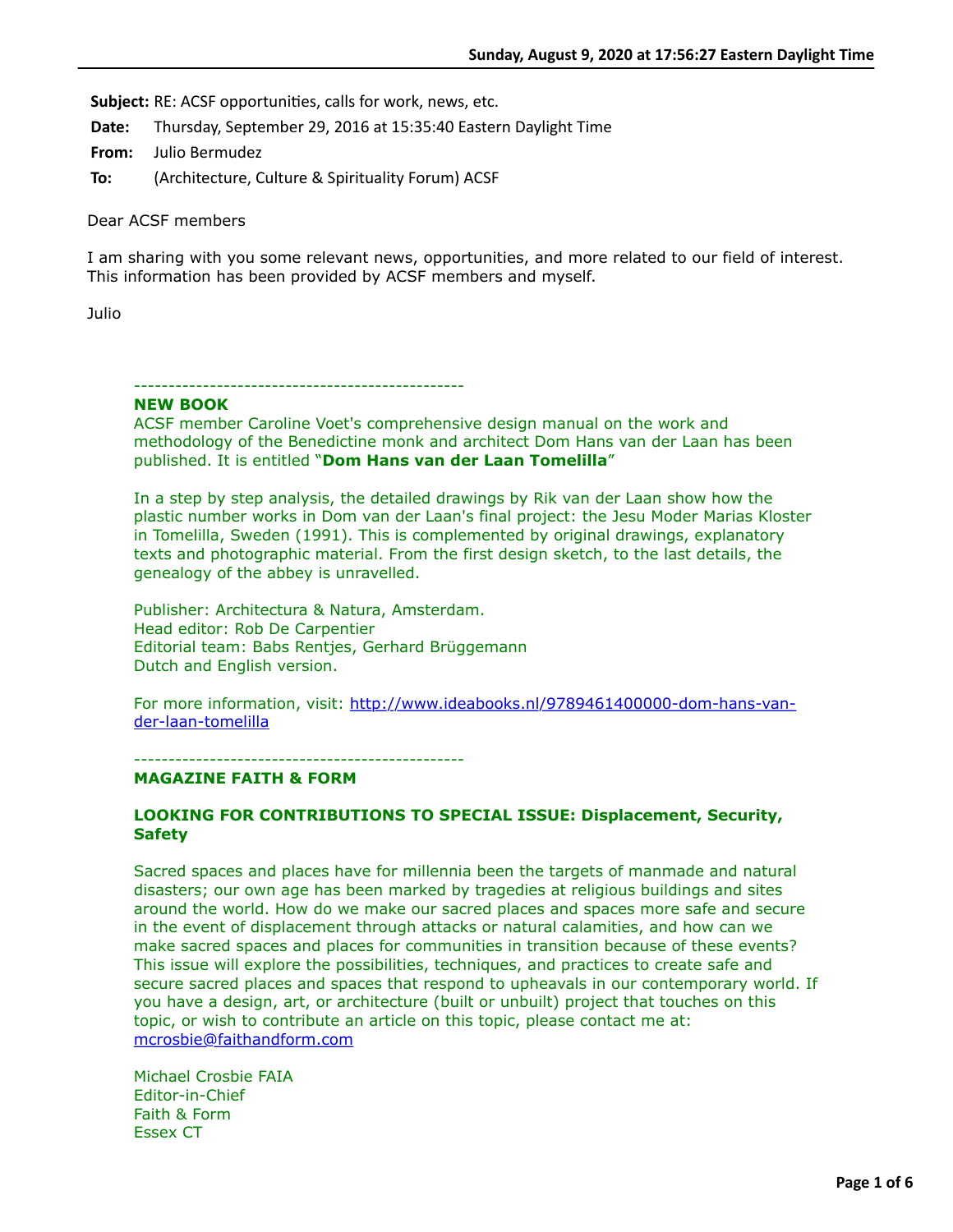------------------------------------------------

# **CONFERENCE**

The University of Texas at Austin is hosting a conference on the "**Psychology of Architecture**" on December 4-5, 2016. Registration is now open, and we are accepting submissions for posters, presentations, and symposia (deadline: October 21, 2016). Travel awards are available. Professor Alexi Marmot of UCL will be a keynote speaker. Please visit www.psychologyofarchitecture.org for more information.

Thanks to SPSP's Small Conference Grant and UT Austin's Department of Psychology for their support**!**

#### *About the conference:*

Every psychological process and every human interaction occurs in a physical place. The architecture and interior designs that create spaces for and guide daily human functioning are not only products of the human psyche but also act on the psyche in important ways.

The built environment may influence individuals' moods, motivations, judgments, decisions, health, behavior, and interactions with others. Preferences for certain physical environments may be neurally/hormonally underpinned, evolutionarily driven, and/or culturally modulated. Furthermore, individual differences are likely to lead to diverging experiences of the same building or room.

Scholars from an array of disciplines, ranging from psychology and neuroscience to architecture and engineering, are conducting important research that touches on these topics. The aim of the conference is, for the first time, to bring these researchers together to discuss what is known about psychology of architecture and the built environment more broadly.

We hope to draw attention to this understudied but crucial area of research and to inspire further cross-disciplinary research. The conference will be open to the public with the aim of disseminating empirically driven design insights to students, architects, builders, designers, and policy makers; we hope to encourage these decision makers to think about the psychological impact of the physical spaces they create and manage.

------------------------------------------------

#### **CONFERENCE**

8th Spaces & Flows Conference, University of Hull, Hull, UK 12-13 October 2017 Call for Papers Submit your proposal by **12 October 2016**. http://spacesandflows.com/2017-conference? [utm\\_source=F17A\\_danV&utm\\_medium=F17A\\_danV&utm\\_campaign=F17A\\_danV](http://spacesandflows.com/2017-conference?utm_source=F17A_danV&utm_medium=F17A_danV&utm_campaign=F17A_danV)

We are pleased to announce the Call for Papers for the **Spaces & Flows: Eighth International Conference on Urban and ExtraUrban Studies**, held **12–13 October 201**7 at the **University of Hul**l in **Hull, U**K.

Founded in 2010, the conference brings together scholars, teachers, and practitioners around a common shared interest in changing human spaces and social, economic, and informational flows.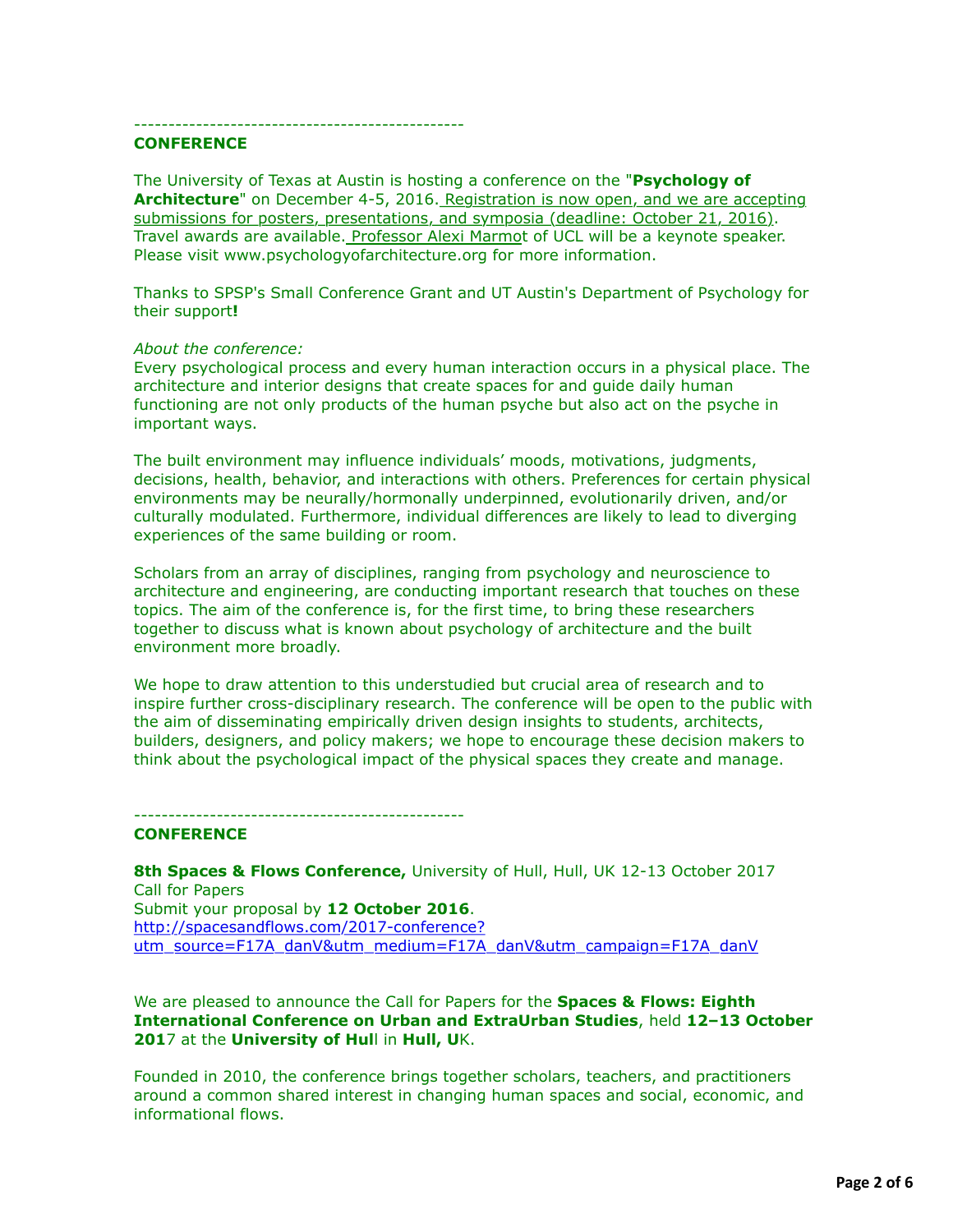We invite proposals for paper presentations, workshops/interactive sessions, posters/exhibits, colloquia, Virtual Posters, or Virtual Lightning Talks. The conference features research addressing the annual themes and th**e 2017 Special Focus:** *"Enculturing the City."*

------------------------------------------------

#### **CONFERENCE**

**INVISIBLE PLACES 2017 SOUND, URBANISM AND SENSE OF PLACE** 7, 8 & 9 APRIL 2017

SÃO MIGUEL ISLAND, AZORES, PORTUGAL

*The aim of this conference is to bring together scholars, artists and theoreticians on soundscape art and ecology and encourage them to present new perspectives that will further interdisciplinary research and practice. We still know little about the complex relationships between landscapes and soundscapes or the significance of acoustic ecology for all living organisms including ourselves. Focused study and intentional stewardship of our sound heritage for the holistic evaluation of landscapes is fundamental to the evolution of all species, and will have a great impact on the survival of many. This will be a central topic to be discussed.*

**www.invisibleplaces.org [<http://](http://)www.invisibleplaces.org/>** 

## **CALL FOR PAPERS**

We are looking for works that reflect (but are not limited to) the following topics: Sound, place and identity Soundscape ecology Sonic urban identity Natural vs. man-made soundscapes Sonic perception Human geography Planning, design and architecture in rural and urban contexts Human dimension of soundscapes Theories of communication The study of soundscapes as a social and political intervention Cultural landscape Acoustic communities Aesthetics of the soundscape **Sustainability** Bioacoustics and psychoacoustics Sensitivity to noise Recording, archiving and interpretation of sound environments Sound art and ecology Please submit an abstract of no more than 500 words; selection will be made by doubleblind peer review.

# **CALL FOR ARTISTIC RESIDENCIES**

The international symposium Invisible Places is pleased to announce a call to artists from around the world who work with sound and field recordings for this unique residency program.

Between 3-5 artists will be selected to live and work in the island of São Miguel for up to 4 weeks prior to the symposium. During the residency, artists will have the opportunity to develop their artistic project in conjunction with the acoustic environment that the island offers. The projects may be presented in the form of performances, concerts or sound installations. Applicants must demonstrate an environmental approach and focus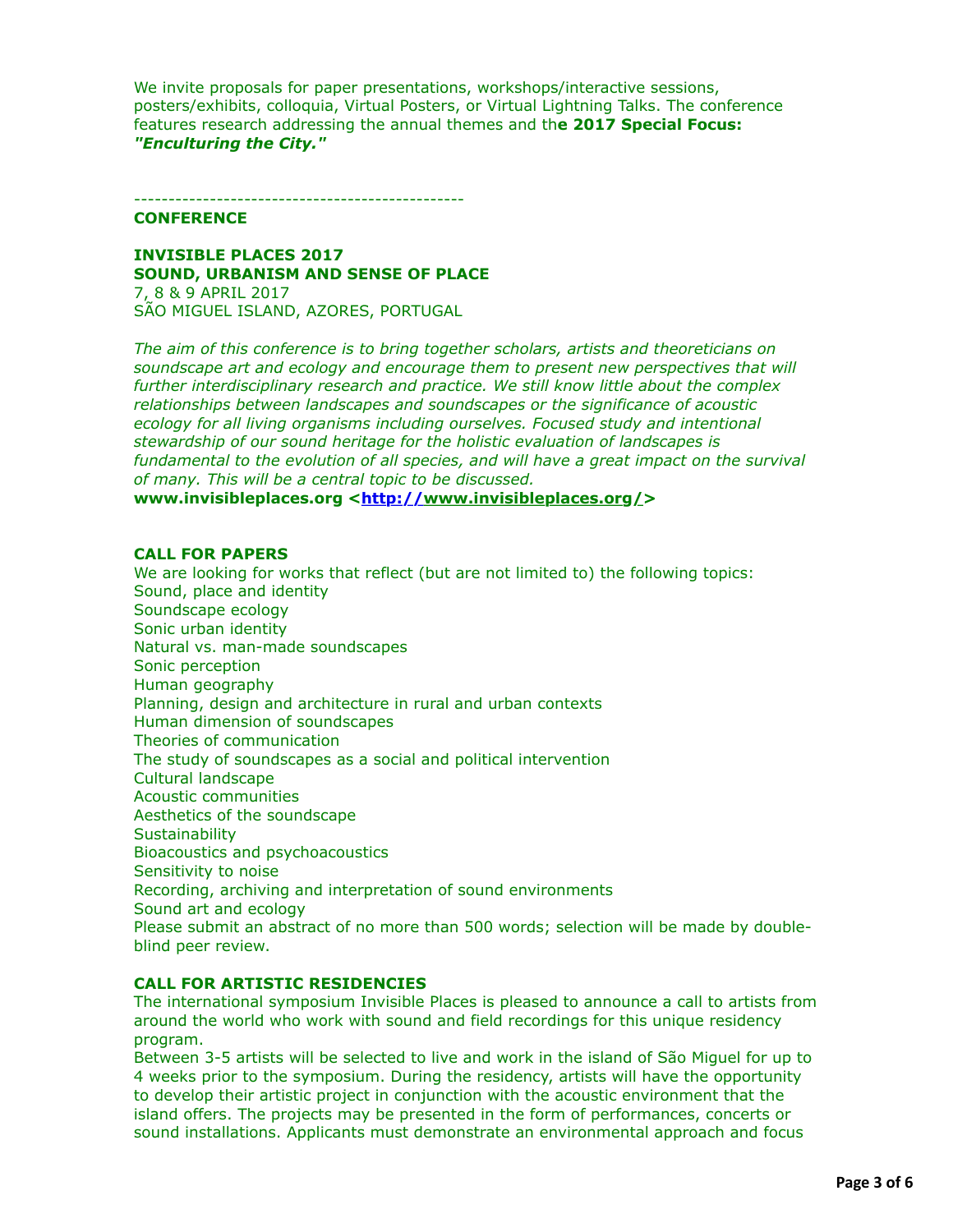their work on the island as a rich system of endemic and ecological information. The residency offers accommodation for up to one month. Candidates will have to provide their own travel costs and food expenses.

The selection process may require videoconference meetings with candidates to discuss and define the details of their proposals. The projects will need to give Invisible Places authorization to document the working processes by audio and video for documentary purposes, assuming that it might be used later under Creative Commons licenses.

## **CALL FOR WORKSHOPS & SOUNDWALKS**

Candidates who wish to experiment with new research methodologies and approaches to soundscapes, and would like to perform in the form of workshops and soundwalks open to the local community will be selected to participate as part of Invisible Places's programming. Proposals that focus on the importance of listening to the preservation of memory and cultural heritage will be favored.

## **IMPORTANT DATES**

NOVEMBER 30, 2016: SUBMISSION DEADLINE FOR ABSTRACTS, ARTISTIC RESIDENCIES, AND WORKSHOPS DECEMBER 15, 2016: NOTIFICATIONS JANUARY 15, 2017: REGISTRATION OPENS FEBRUARY 15, 2017: DELIVERY OF FULL PAPERS APRIL 7, 8 & 9, 2017: INVISIBLE PLACES

------------------------------------------------

## **CONFERENCE**

#### **Oxford Symposium on Religious Studies**

5th to 7th December 2016 Oxford, United Kingdom

Oxford Symposium on Religious Studies is a forum for discourse and presentation of papers by scholars who have a particular interest in the study of religion. Canon Brian Mountford MBE, Fellow of St Hilda's College will host the meeting. The symposium is held at Old Library of the University Church of St Mary the Virgin.

You are invited to make a presentation and lead a discussion of a relevant aspect of religious studies, or you may wish to participate as a panel member or as an observer. Your disquisition must adhere to an abstract of about 300 words approved by the Programme Committee of the Symposium. You are also encouraged to submit a paper, in keeping with your abstract, which may be published in an appropriate journal, or book of conference proceedings. All papers presented for publication or inclusion in books or sponsored journals will be subject to peer review by external readers.

Enquiries: [info@oxfordsymposiumonreligiousstudies.com](applewebdata://6B19B541-2CDD-4901-83DB-20740B738C18/info@oxfordsymposiumonreligiousstudies.com) Web address:<http://www.oxfordsymposiumonreligiousstudies.com/>

------------------------------------------------

#### **CONFERENCE Call for papers**

The University of Utah is hosting the **ARCC 2017 Conference** in Salt Lake City. Please consider participating. Information on the conference theme "**Architecture of Complexity**", the call for papers/posters, and registration portal can be found at the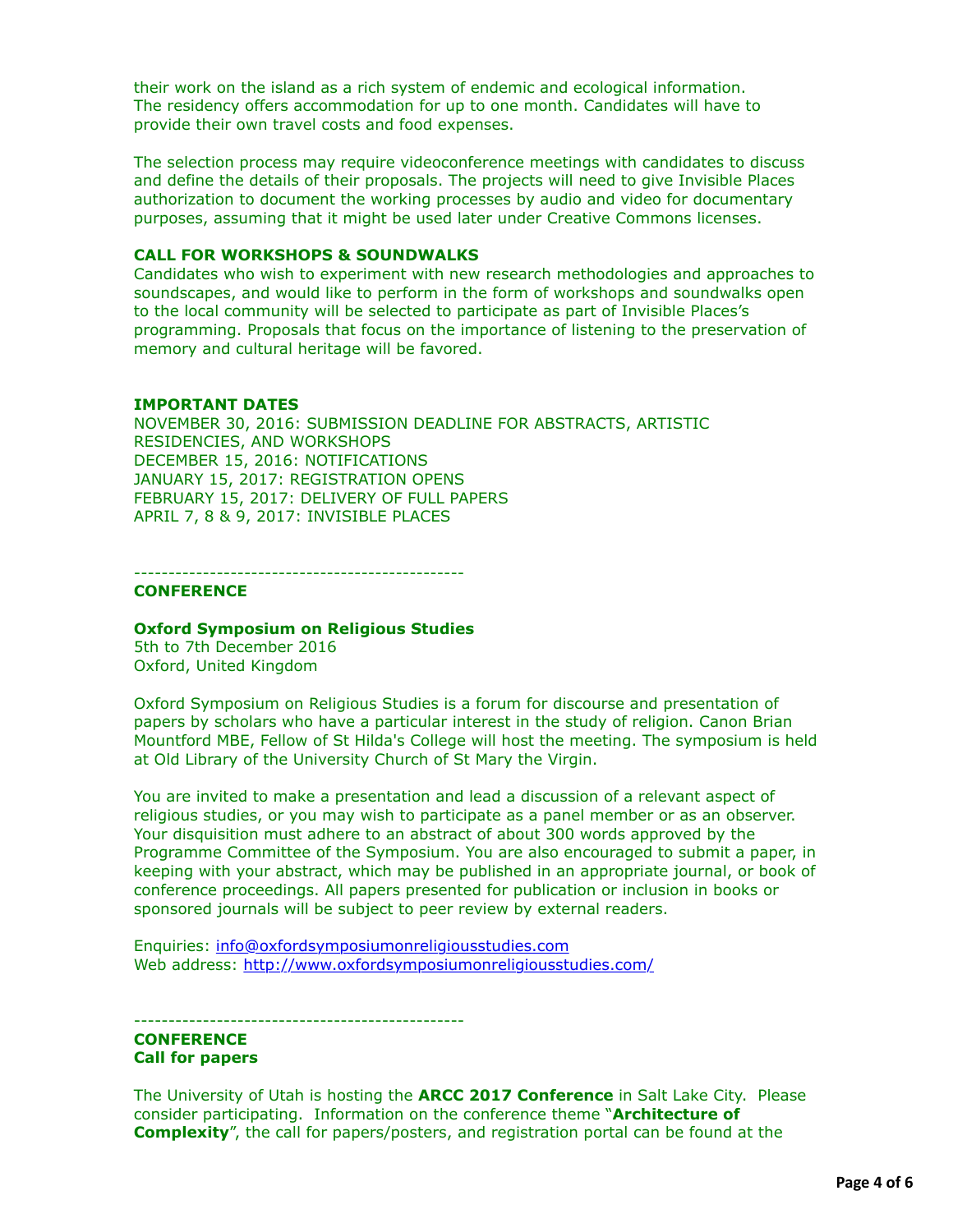website: <http://www.cap.utah.edu/arcc2017>

Paper abstracts are due **November 1st.**

------------------------------------------------ **MEDIA COVERAGE OF ACSF ISSUES**

#### **Modern architecture opposes values of sacred space**

[http://bcc.rcav.org/opinion-and-editorial/6535-modern-architecture-opposes-values-of](http://bcc.rcav.org/opinion-and-editorial/6535-modern-architecture-opposes-values-of-sacred-space)sacred-space

In the secular city, modern architecture imposes its "sheer, stark, uncompromising, cold" features on the buildings that, according to Roger Scruton, look like a "frozen junkyard." In *Conversations with Roger Scruton*

<<http://www.amazon.com/exec/obidos/ASIN/147291709X/moreccommunin-20>> , published by Bloomsbury in 2016, Mark Dooley presents a new book-length interview with the famous English philosopher. These fascinating conversations cover much ground, including philosophy, politics, Britain, Europe, sex, farming, wine, tobacco, religion, and music. Yet Scruton's willingness to explain further his thoughts on architecture to Dooley makes this an especially important book.

------------------------------------------------ **MEDIA COVERAGE OF ACSF ISSUES** 

# **Pipeline Threatens Sacred Sioux Land**

<http://elm.washcoll.edu/index.php/2016/09/pipeline-threatens-sacred-sioux-land/>

Former Presidential Candidate and Senator Bernie Sanders took to his Facebook page to raise awareness of the latest injustice that Native Americans are facing, specifically the Standing Rock Sioux tribe of North Dakota. The issue centers on a project known as the Dakota Access Pipeline that will pump crude oil from North Dakota to Southern Illinois.

------------------------------------------------

#### **MEDIA COVERAGE OF ACSF ISSUES**

**The Sacred Space opens a mindful world to Miami**

<http://www.miamiherald.com/news/business/article104098286.html>

The Sacred Space Miami  $\frac{\text{http://www.thesacredspacemiami.com/}}{\text{m}}$  $\frac{\text{http://www.thesacredspacemiami.com/}}{\text{m}}$  $\frac{\text{http://www.thesacredspacemiami.com/}}{\text{m}}$ , a 12,000-squarefoot center for healing and well-being on nearly an acre of property, opened its doors early this year with a full schedule of classes and workshops, as well as a plant-based restaurant and culinary institute. But the \$10 million center is really the culmination of founder Karla Dascal's 11-year personal journey into mindful living.

------------------------------------------------

**Julio Bermudez**, Ph.D. *Associate Professor*

The Catholic University of America School of Architecture and Planning Crough Center of Architectural Studies 620 Michigan Ave NE